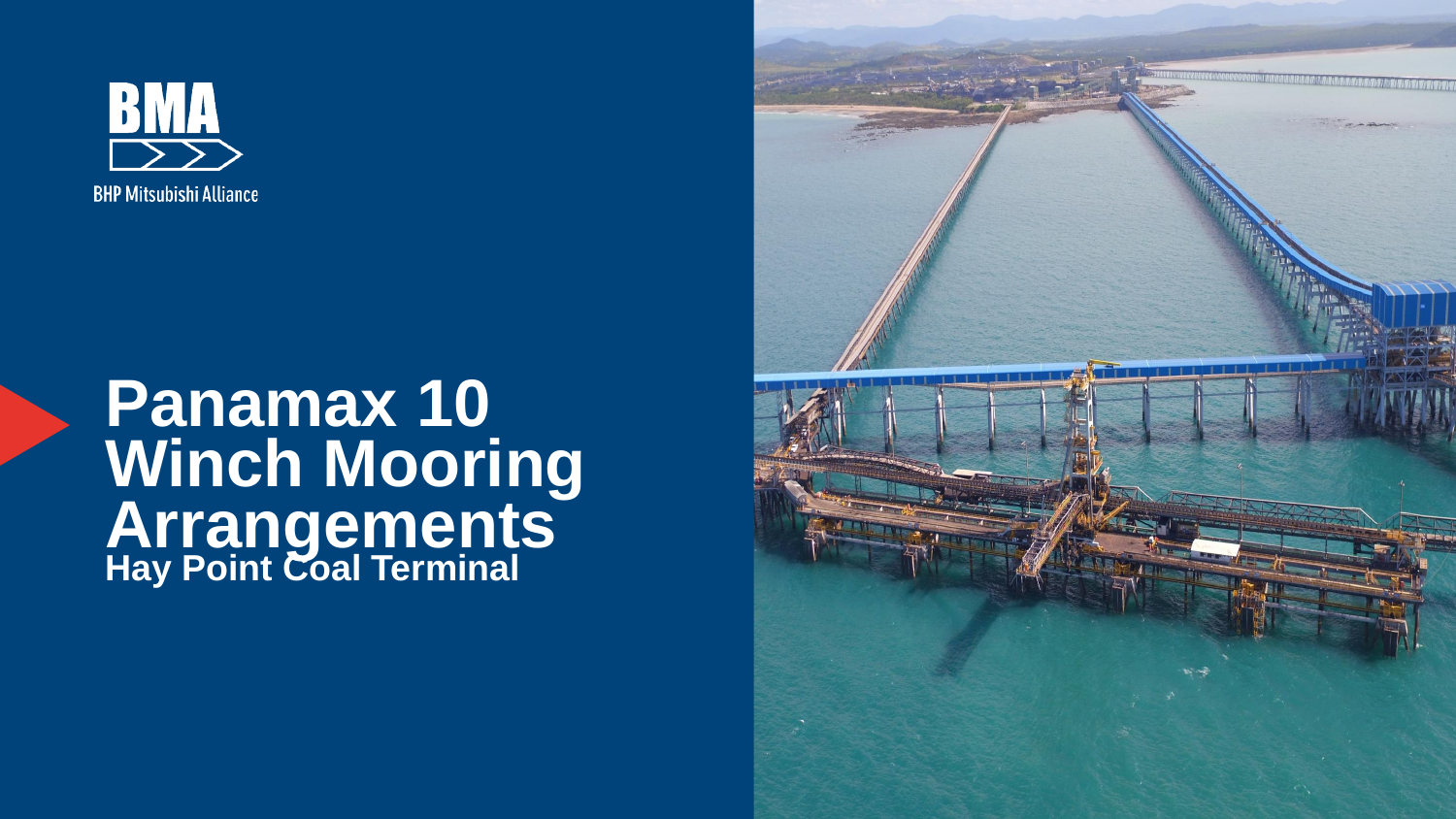# **Mooring Guidelines**



The mooring arrangements that are provided in this booklet are based on most appropriate minimum mooring required at the berth. It is understood that not all vessels have the same deck layout and fairlead configuration. Therefore, adjustments must be made to these arrangements to suit the vessel at hand. When considering these adjustments, the following should be considered;

- The spread of lines should be as close as possible to that provided in this booklet;
- The lines should have as small a change in direction as possible when passing through fairleads;
- Lines should not be run around multiple deadmen or mushroom fairleads in order to achieve best arrangement;
- If a line needs to be made fast to bitts, it should be part of a pair where the other line is on the winch;
- Additional lines to those shown in the arrangement can be run, PROVIDED:
	- 1. Lines are a minimum of 35m in length from fairlead to hook;
	- 2. If additional lines are run aft, then equivalent lines should be run forward and vice versa so that the mooring arrangement remains balanced.

The Master of the vessel remains responsible for the vessel and the mooring arrangement and therefore any mooring arrangement proposed must be approved by the Master of the vessel.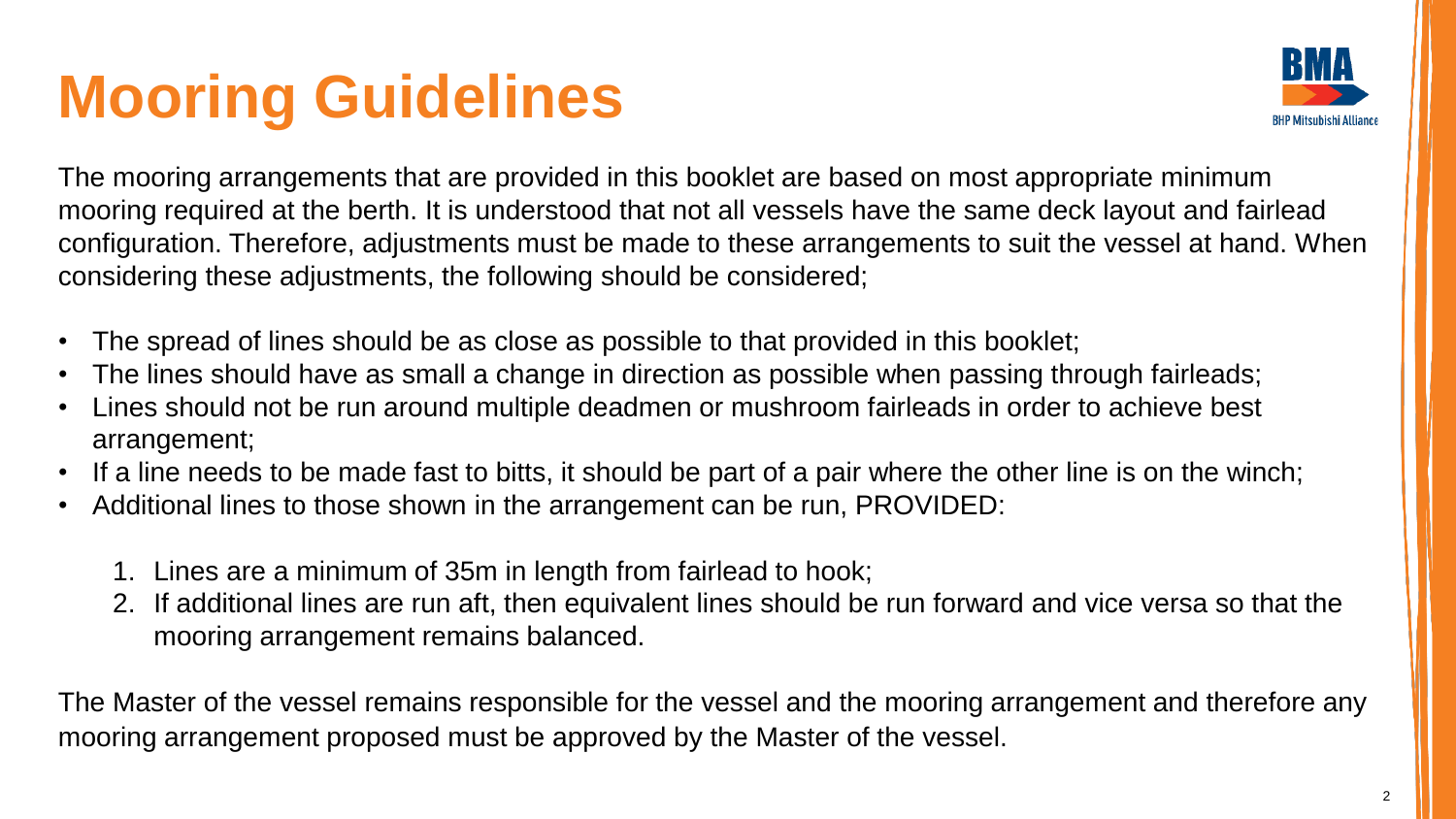# *Plan 1/G - 10 Winch Panamax Port Side at Berth 1*

Vessel on bridge marker

4/2/2/4 (All lines on winches)

Stern lines – on winch

Outer headlines - on winch Inner headlines – on winch Fwd springs – one on winch and one on bitts Aft springs – one on winch and one on bitts

| <b>Contract Contract</b> |  |  |  |  |
|--------------------------|--|--|--|--|
|                          |  |  |  |  |



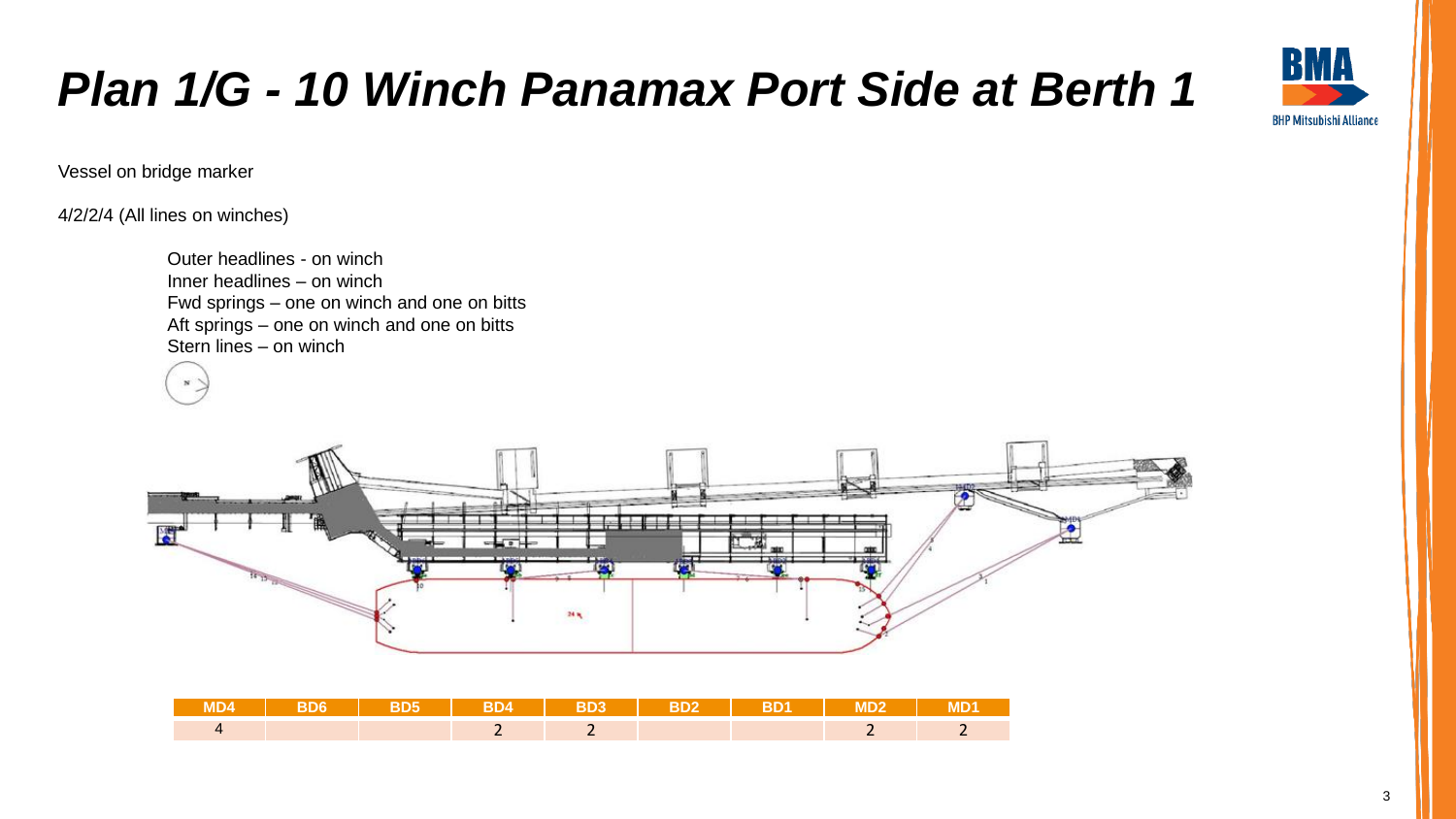

**Vessel position is +10m forward of bridge marker** to provide clear line for headlines.

4/2/2/4 (One fwd/aft spring line on bitts)

Headlines – on winch Fwd springs – one on winch and one on bitts Aft springs – one on winch and one on bitts Stern lines – on winch





| MD4 |  | <b>BD3 Lead</b> |  | <b>WD2</b> |  |
|-----|--|-----------------|--|------------|--|
|     |  |                 |  |            |  |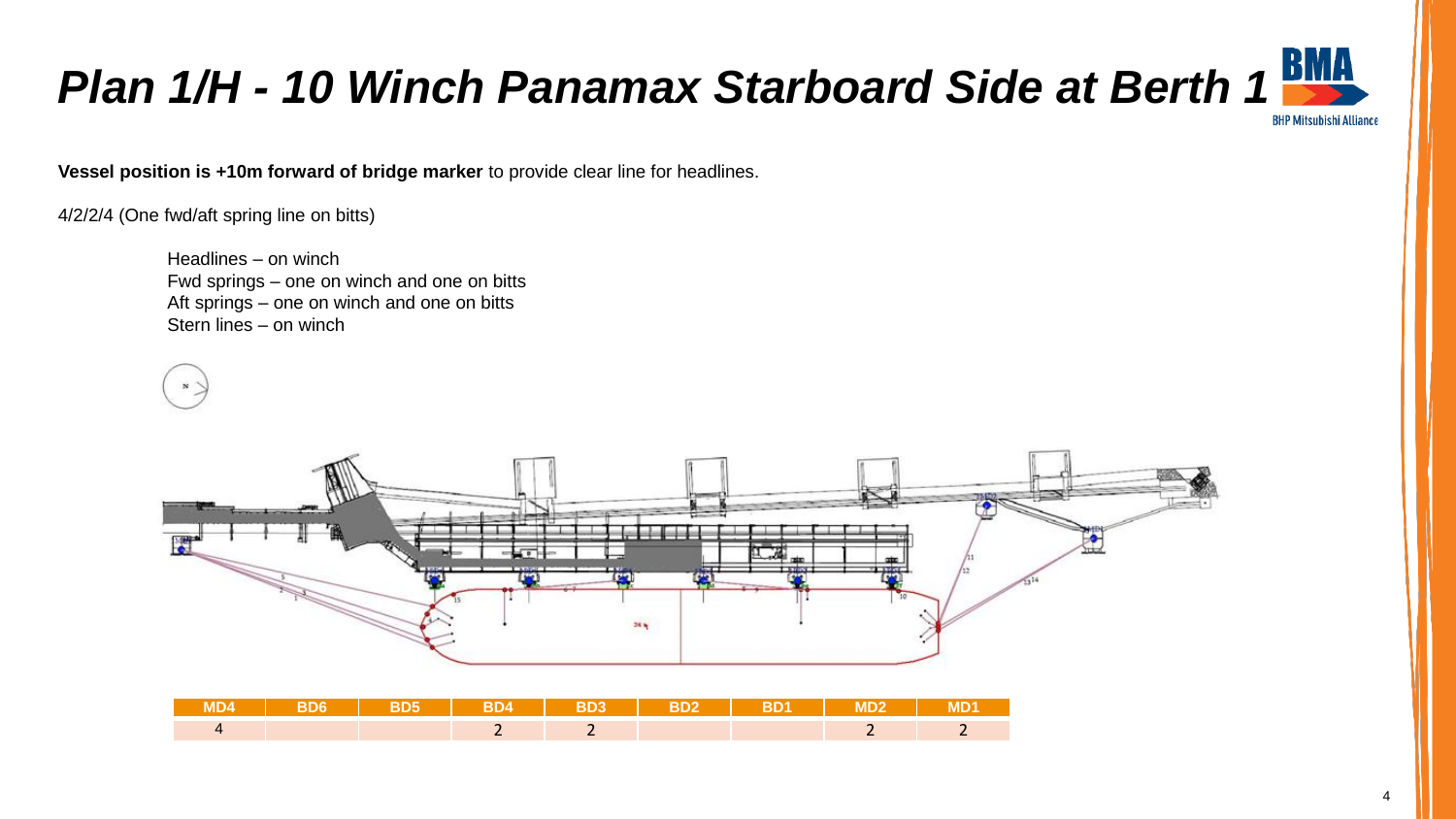

Vessel on bridge marker

4/2/2/4 (One fwd/aft spring line on bitts)

Headlines – on winch Fwd Springs – one on winch and one on bitts Aft springs – one on winch and one on bitts Stern lines – on winch



**BMA** 

**BHP Mitsubishi Alliance**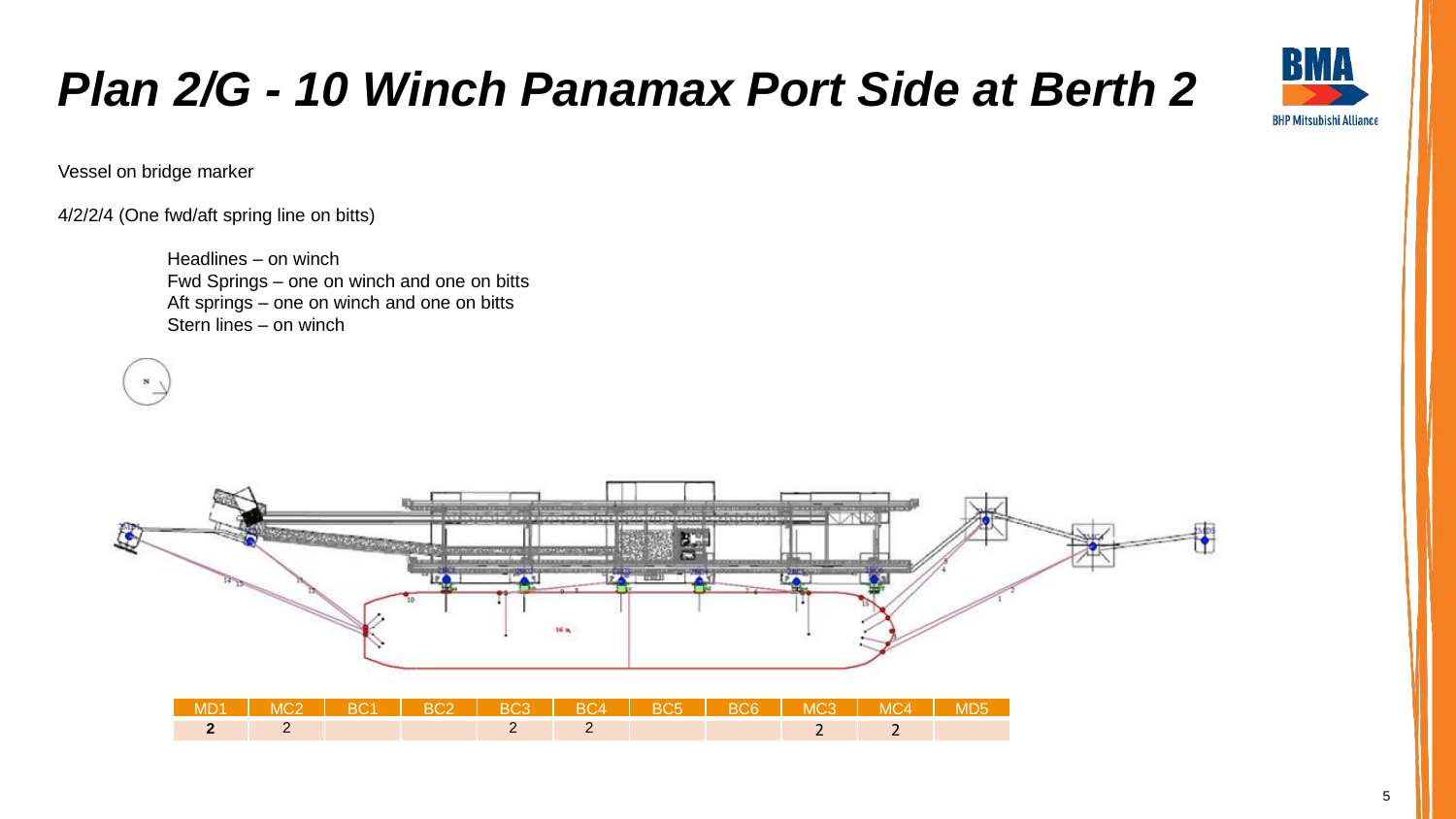

Vessel on bridge marker

4/2/2/4 (One fwd/aft spring line on bitts)

Headlines – on winch Fwd springs – one on winch and one on bitts Aft springs – one on winch and one on bitts Stern lines – on winch



| MD1   MC2   BC1   BC2   BC3   BC4   BC5   BC6   MC3   MC4   MD5 |  |  |  |  |  |
|-----------------------------------------------------------------|--|--|--|--|--|
|                                                                 |  |  |  |  |  |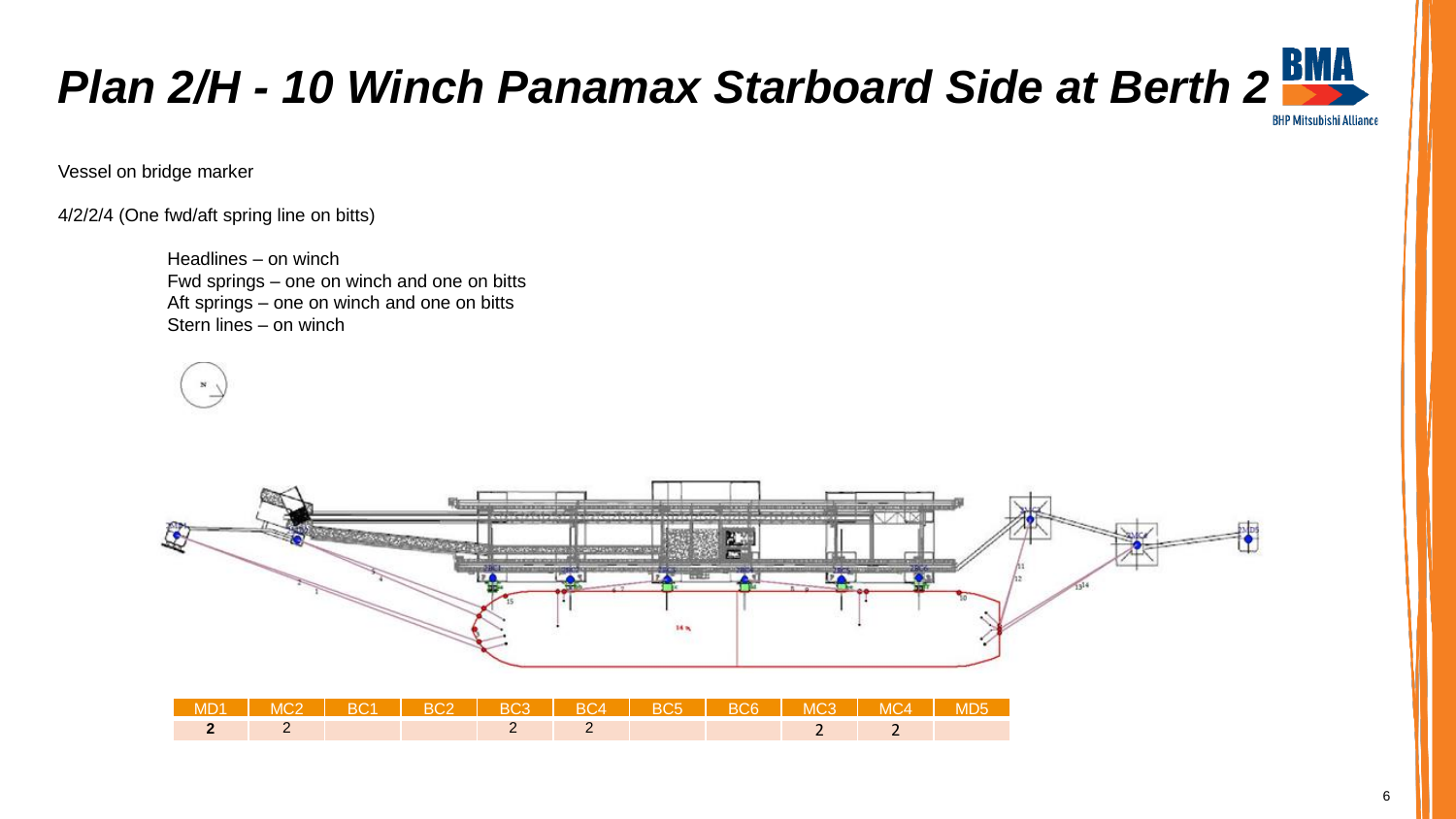## *Plan 3/G - 10 Winch Panamax Port Side at Berth 3*



Vessel on bridge marker

4/2/2/4 (One fwd/aft spring line on bitts) Headlines – on winch Fwd springs – one on winch and one on bitts Aft springs – one on winch and one on bitts Stern lines – on winch

 $\mathbf{x}$ 



| <b>MD11</b> | $M$ D104 | <b>BD9</b> | BD8. | ZBDZ | BD6 | BD5 | BD4 | B <sub>D</sub> 3 | MD <sub>2</sub> | MD <sub>1</sub> |
|-------------|----------|------------|------|------|-----|-----|-----|------------------|-----------------|-----------------|
|             |          |            |      |      |     |     |     |                  |                 |                 |